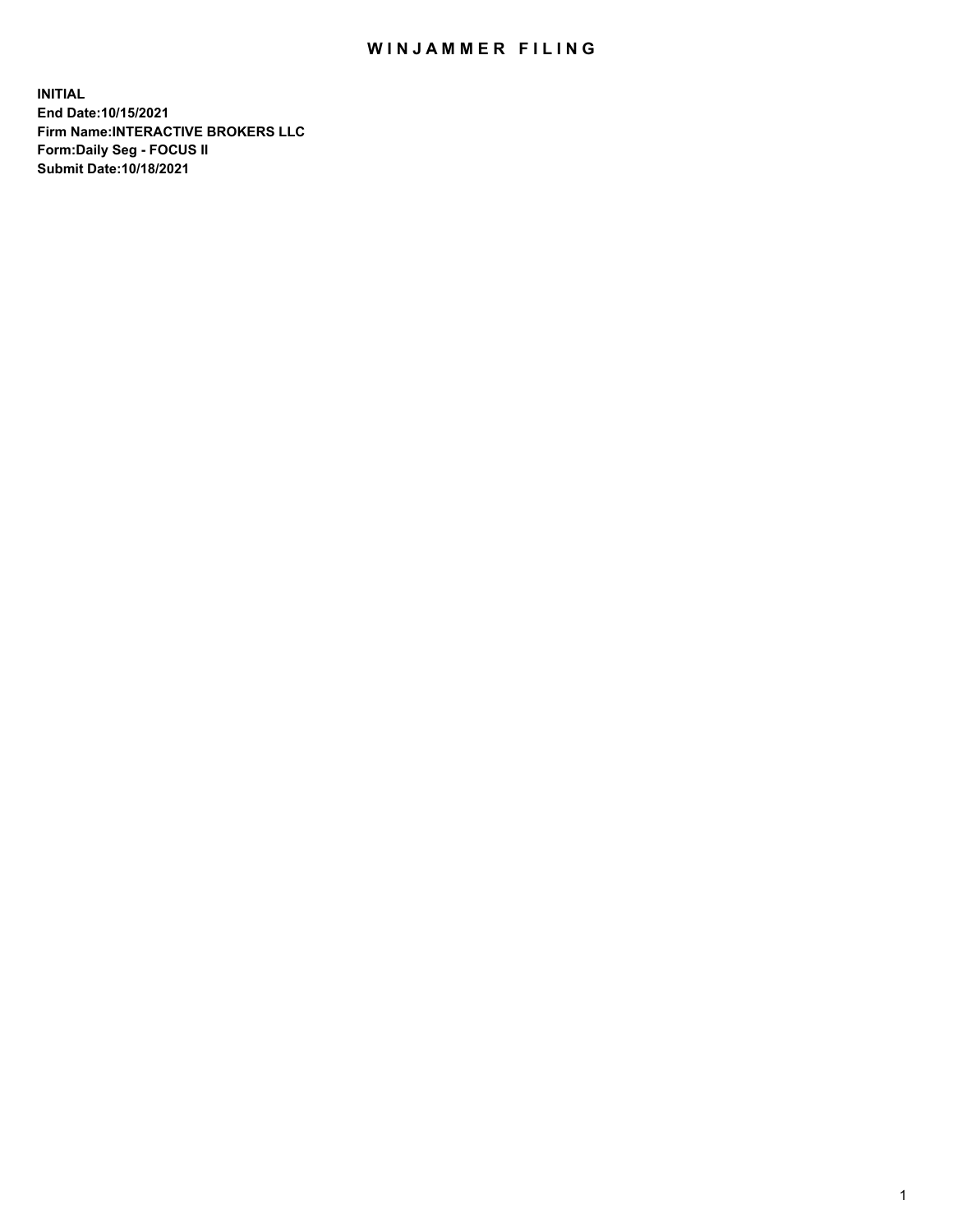**INITIAL End Date:10/15/2021 Firm Name:INTERACTIVE BROKERS LLC Form:Daily Seg - FOCUS II Submit Date:10/18/2021 Daily Segregation - Cover Page**

| Name of Company                                                                                                                                                                                                                                                                                                                | <b>INTERACTIVE BROKERS LLC</b>                                                                           |
|--------------------------------------------------------------------------------------------------------------------------------------------------------------------------------------------------------------------------------------------------------------------------------------------------------------------------------|----------------------------------------------------------------------------------------------------------|
| <b>Contact Name</b>                                                                                                                                                                                                                                                                                                            | James Menicucci                                                                                          |
| <b>Contact Phone Number</b>                                                                                                                                                                                                                                                                                                    | 203-618-8085                                                                                             |
| <b>Contact Email Address</b>                                                                                                                                                                                                                                                                                                   | jmenicucci@interactivebrokers.c<br>om                                                                    |
| FCM's Customer Segregated Funds Residual Interest Target (choose one):<br>a. Minimum dollar amount: ; or<br>b. Minimum percentage of customer segregated funds required:% ; or<br>c. Dollar amount range between: and; or<br>d. Percentage range of customer segregated funds required between:% and%.                         | $\overline{\mathbf{0}}$<br>$\overline{\mathbf{0}}$<br>155,000,000 245,000,000<br>0 <sub>0</sub>          |
| FCM's Customer Secured Amount Funds Residual Interest Target (choose one):<br>a. Minimum dollar amount: ; or<br>b. Minimum percentage of customer secured funds required:%; or<br>c. Dollar amount range between: and; or<br>d. Percentage range of customer secured funds required between:% and%.                            | $\overline{\mathbf{0}}$<br>$\overline{\mathbf{0}}$<br>80,000,000 120,000,000<br>00                       |
| FCM's Cleared Swaps Customer Collateral Residual Interest Target (choose one):<br>a. Minimum dollar amount: ; or<br>b. Minimum percentage of cleared swaps customer collateral required:% ; or<br>c. Dollar amount range between: and; or<br>d. Percentage range of cleared swaps customer collateral required between:% and%. | $\overline{\mathbf{0}}$<br>$\underline{\mathbf{0}}$<br>$\underline{0}$ $\underline{0}$<br>0 <sub>0</sub> |

Attach supporting documents CH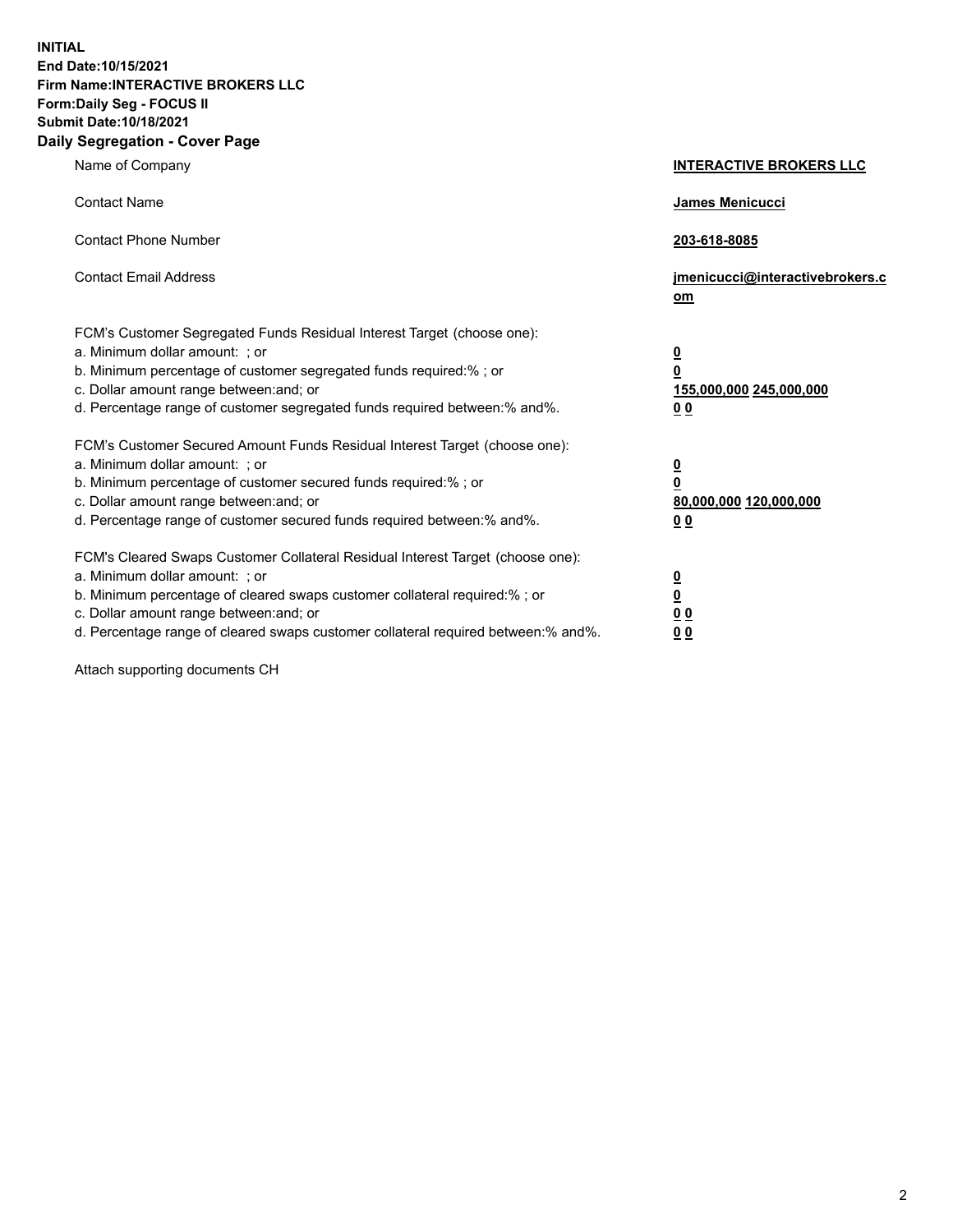## **INITIAL End Date:10/15/2021 Firm Name:INTERACTIVE BROKERS LLC Form:Daily Seg - FOCUS II Submit Date:10/18/2021**

|     | <b>Daily Segregation - Secured Amounts</b>                                                                 |                                         |
|-----|------------------------------------------------------------------------------------------------------------|-----------------------------------------|
|     | Foreign Futures and Foreign Options Secured Amounts                                                        |                                         |
|     | Amount required to be set aside pursuant to law, rule or regulation of a foreign                           | $Q$ [7305]                              |
|     | government or a rule of a self-regulatory organization authorized thereunder                               |                                         |
| 1.  | Net ledger balance - Foreign Futures and Foreign Option Trading - All Customers                            |                                         |
|     | A. Cash                                                                                                    | 510,640,073 [7315]                      |
|     | B. Securities (at market)                                                                                  | $0$ [7317]                              |
| 2.  | Net unrealized profit (loss) in open futures contracts traded on a foreign board of trade                  | 10,871,221 [7325]                       |
| 3.  | Exchange traded options                                                                                    |                                         |
|     | a. Market value of open option contracts purchased on a foreign board of trade                             | 138,989 [7335]                          |
|     | b. Market value of open contracts granted (sold) on a foreign board of trade                               | <b>-8,756</b> [7337]                    |
| 4.  | Net equity (deficit) (add lines 1. 2. and 3.)                                                              | 521,641,527 [7345]                      |
| 5.  | Account liquidating to a deficit and account with a debit balances - gross amount                          | <b>5,134</b> [7351]                     |
|     | Less: amount offset by customer owned securities                                                           | 0 [7352] 5,134 [7354]                   |
| 6.  | Amount required to be set aside as the secured amount - Net Liquidating Equity                             | 521,646,661 [7355]                      |
|     | Method (add lines 4 and 5)                                                                                 |                                         |
| 7.  | Greater of amount required to be set aside pursuant to foreign jurisdiction (above) or line<br>6.          | 521,646,661 [7360]                      |
|     | FUNDS DEPOSITED IN SEPARATE REGULATION 30.7 ACCOUNTS                                                       |                                         |
| 1.  | Cash in banks                                                                                              |                                         |
|     | A. Banks located in the United States                                                                      | 170,006,286 [7500]                      |
|     | B. Other banks qualified under Regulation 30.7                                                             | 0 [7520] 170,006,286 [7530]             |
| 2.  | <b>Securities</b>                                                                                          |                                         |
|     | A. In safekeeping with banks located in the United States                                                  | 270,996,080 [7540]                      |
|     | B. In safekeeping with other banks qualified under Regulation 30.7                                         | 0 [7560] 270,996,080 [7570]             |
| 3.  | Equities with registered futures commission merchants                                                      |                                         |
|     | A. Cash                                                                                                    | $0$ [7580]                              |
|     | <b>B.</b> Securities                                                                                       | $0$ [7590]                              |
|     | C. Unrealized gain (loss) on open futures contracts                                                        | $0$ [7600]                              |
|     | D. Value of long option contracts                                                                          | $0$ [7610]                              |
|     | E. Value of short option contracts                                                                         | 0 [7615] 0 [7620]                       |
| 4.  | Amounts held by clearing organizations of foreign boards of trade                                          |                                         |
|     | A. Cash                                                                                                    | $0$ [7640]                              |
|     | <b>B.</b> Securities                                                                                       | $0$ [7650]                              |
|     | C. Amount due to (from) clearing organization - daily variation                                            | $0$ [7660]                              |
|     | D. Value of long option contracts                                                                          | $0$ [7670]                              |
|     | E. Value of short option contracts                                                                         | 0 [7675] 0 [7680]                       |
| 5.  | Amounts held by members of foreign boards of trade                                                         |                                         |
|     | A. Cash                                                                                                    | 194,714,281 [7700]                      |
|     | <b>B.</b> Securities                                                                                       | $0$ [7710]                              |
|     | C. Unrealized gain (loss) on open futures contracts                                                        | 15,168,380 [7720]                       |
|     | D. Value of long option contracts                                                                          | 138,989 [7730]                          |
|     | E. Value of short option contracts                                                                         | <u>-8,756</u> [7735] 210,012,894 [7740] |
| 6.  | Amounts with other depositories designated by a foreign board of trade                                     | 0 [7760]                                |
| 7.  | Segregated funds on hand                                                                                   | $0$ [7765]                              |
| 8.  | Total funds in separate section 30.7 accounts                                                              | 651,015,260 [7770]                      |
| 9.  | Excess (deficiency) Set Aside for Secured Amount (subtract line 7 Secured Statement<br>Page 1 from Line 8) | 129,368,599 [7380]                      |
| 10. | Management Target Amount for Excess funds in separate section 30.7 accounts                                | 80,000,000 [7780]                       |
| 11. | Excess (deficiency) funds in separate 30.7 accounts over (under) Management Target                         | 49,368,599 [7785]                       |
|     |                                                                                                            |                                         |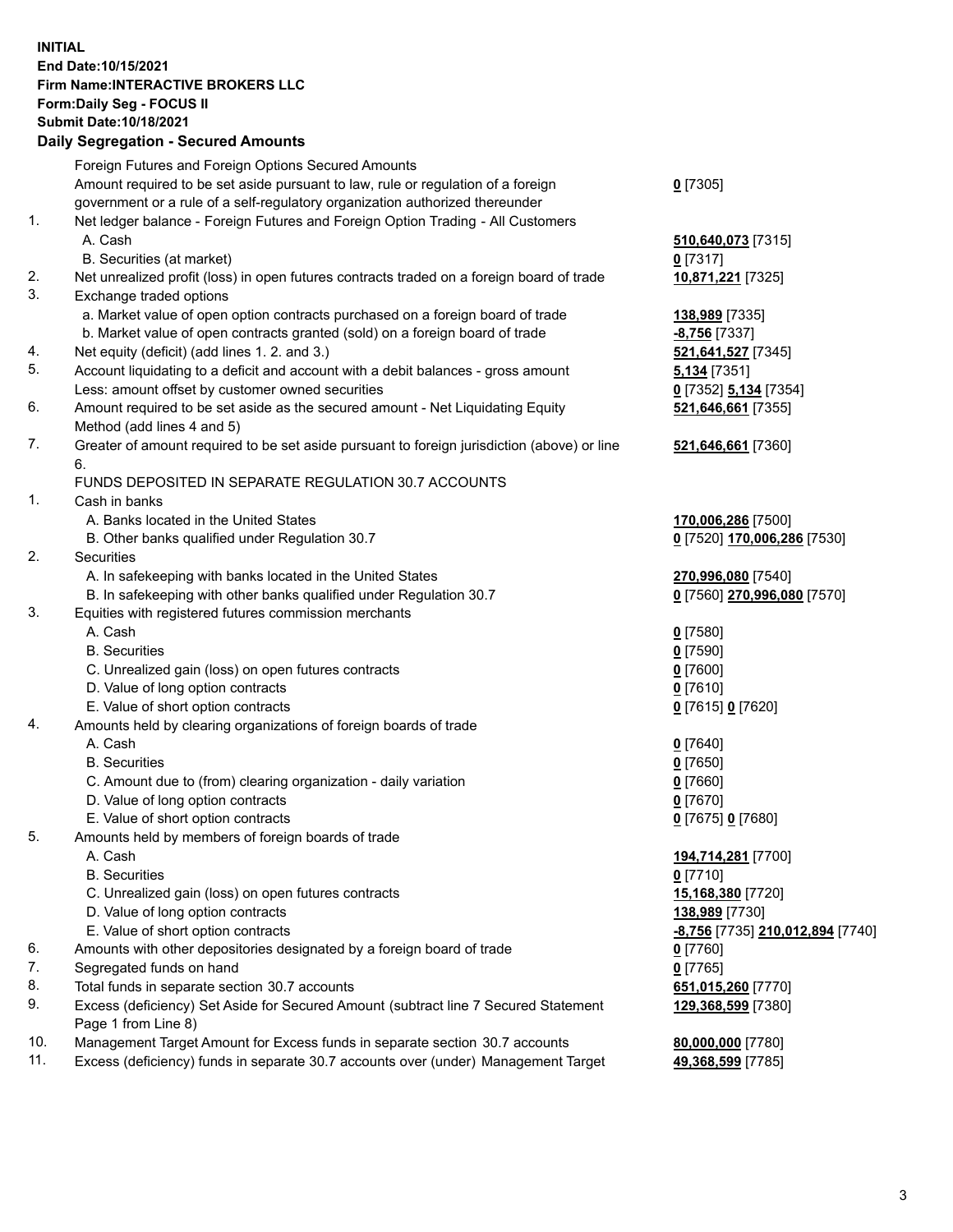**INITIAL End Date:10/15/2021 Firm Name:INTERACTIVE BROKERS LLC Form:Daily Seg - FOCUS II Submit Date:10/18/2021 Daily Segregation - Segregation Statement** SEGREGATION REQUIREMENTS(Section 4d(2) of the CEAct) 1. Net ledger balance A. Cash **7,108,008,804** [7010] B. Securities (at market) **0** [7020] 2. Net unrealized profit (loss) in open futures contracts traded on a contract market **427,951,213** [7030] 3. Exchange traded options A. Add market value of open option contracts purchased on a contract market **435,385,167** [7032] B. Deduct market value of open option contracts granted (sold) on a contract market **-315,893,836** [7033] 4. Net equity (deficit) (add lines 1, 2 and 3) **7,655,451,348** [7040] 5. Accounts liquidating to a deficit and accounts with debit balances - gross amount **1,098,208** [7045] Less: amount offset by customer securities **0** [7047] **1,098,208** [7050] 6. Amount required to be segregated (add lines 4 and 5) **7,656,549,556** [7060] FUNDS IN SEGREGATED ACCOUNTS 7. Deposited in segregated funds bank accounts A. Cash **2,097,996,033** [7070] B. Securities representing investments of customers' funds (at market) **3,239,464,210** [7080] C. Securities held for particular customers or option customers in lieu of cash (at market) **0** [7090] 8. Margins on deposit with derivatives clearing organizations of contract markets A. Cash **1,989,525,150** [7100] B. Securities representing investments of customers' funds (at market) **410,579,948** [7110] C. Securities held for particular customers or option customers in lieu of cash (at market) **0** [7120] 9. Net settlement from (to) derivatives clearing organizations of contract markets **17,584,810** [7130] 10. Exchange traded options A. Value of open long option contracts **435,182,330** [7132] B. Value of open short option contracts **-315,718,325** [7133] 11. Net equities with other FCMs A. Net liquidating equity **0** [7140] B. Securities representing investments of customers' funds (at market) **0** [7160] C. Securities held for particular customers or option customers in lieu of cash (at market) **0** [7170] 12. Segregated funds on hand **0** [7150] 13. Total amount in segregation (add lines 7 through 12) **7,874,614,156** [7180] 14. Excess (deficiency) funds in segregation (subtract line 6 from line 13) **218,064,600** [7190] 15. Management Target Amount for Excess funds in segregation **155,000,000** [7194] **63,064,600** [7198]

16. Excess (deficiency) funds in segregation over (under) Management Target Amount Excess